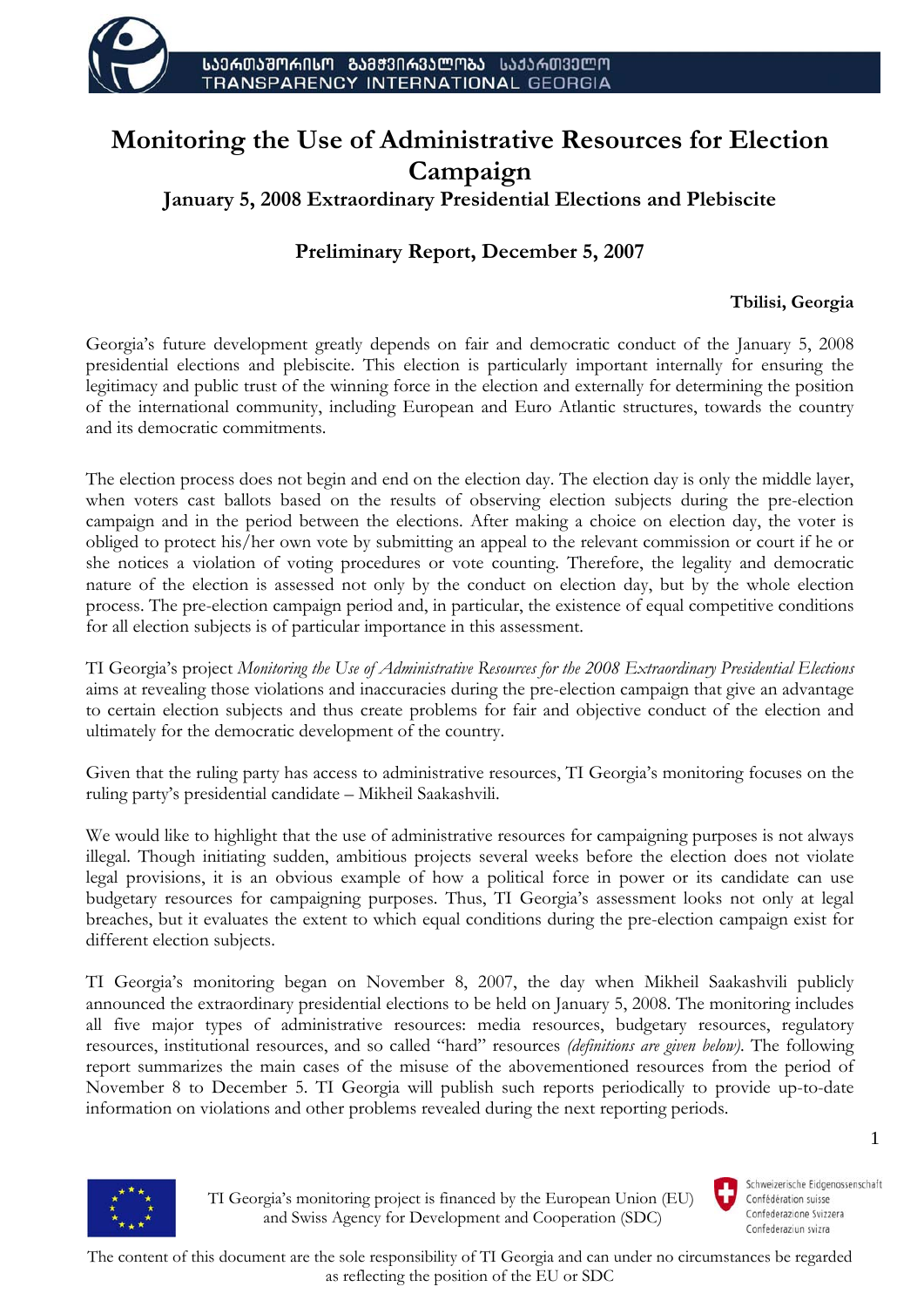

# **Media Resources**

*Putting specific political forces in a privileged condition by state funded or privately owned media, unequal distribution of media space among election subjects, subjective coverage of election campaigns.* 

## State of Emergency and Meetings with Different Groups of Society

On November 8, 2007 President Mikheil Saakashvili named the approximate date of the extraordinary presidential election. At this time, the state of emergency was still in force in the country, meaning that media outlets were restricted from gathering and disseminating information by presidential decree. The only television station that retained this right was Public Broadcasting. During the period of state of emergency, Public Broadcasting was airing hour-long meetings between President Saakashvili (currently the presidential candidate) and businessmen, vineyard farmers, teachers, and doctors live and in their entirety. The same time, opposition parties, due to the state of emergency, had highly constrained opportunities to communicate with the public through television.

During the meetings with the listed groups of society, the president spoke about the November demonstrations and alleged that some representatives of opposition parties (including some current presidential candidates) have connections with Russian special services and were attempting to destabilize the country. He also discussed the reforms implemented in certain fields and talked about future plans. Additionally the president asked meeting participants to name their most problematic issues and promised to solve them immediately; this included immediate correcting of different legal acts, funding of international conferences without having to go through funding bids, instantaneous purchasing of different inventory and equipment, etc.

### Media Coverage of Allegations against Political Opponents

Five television channels – Public Broadcasting, Rustavi 2, Mze, Ajara and Georgia, the Georgian Ministry of Defense's channel, showed a documentary film prepared by the Ministry of Internal Affairs and the Prosecutor General's Office. The film depicted leading officials and other representatives of the abovementioned law enforcement institutions accusing some opposition politicians (including some current presidential candidates) of cooperating with Russian special services, creating criminal groups, and inciting the violent overthrow of the government.

At the time it was shown, none of the allegations shown in the film during the preparation and running of the movie were heard or proven by the court (These allegations still remain open today).

### Extensive Live Broadcasts after the End of the State of Emergency

On November 23rd the national television channels broadcasted live the United National Movement's party assembly held in the Sports Palace. Mikheil Saakashvili, the president and the leader of the ruling party (currently the presidential candidate), gave a long speech at the assembly and called on the audience to support the United National Movement. As it was mentioned several times by Mikheil Saakashvili and other speakers, the event was the United National Movement's party assembly. The next day, the New Rights party held its party assembly, which was addressed by the party's leader and presidential candidate David Gamkrelidze. No television station showed live broadcasting of this assembly.



 TI Georgia's monitoring project is financed by the European Union (EU) and Swiss Agency for Development and Cooperation (SDC)



 $\mathcal{D}$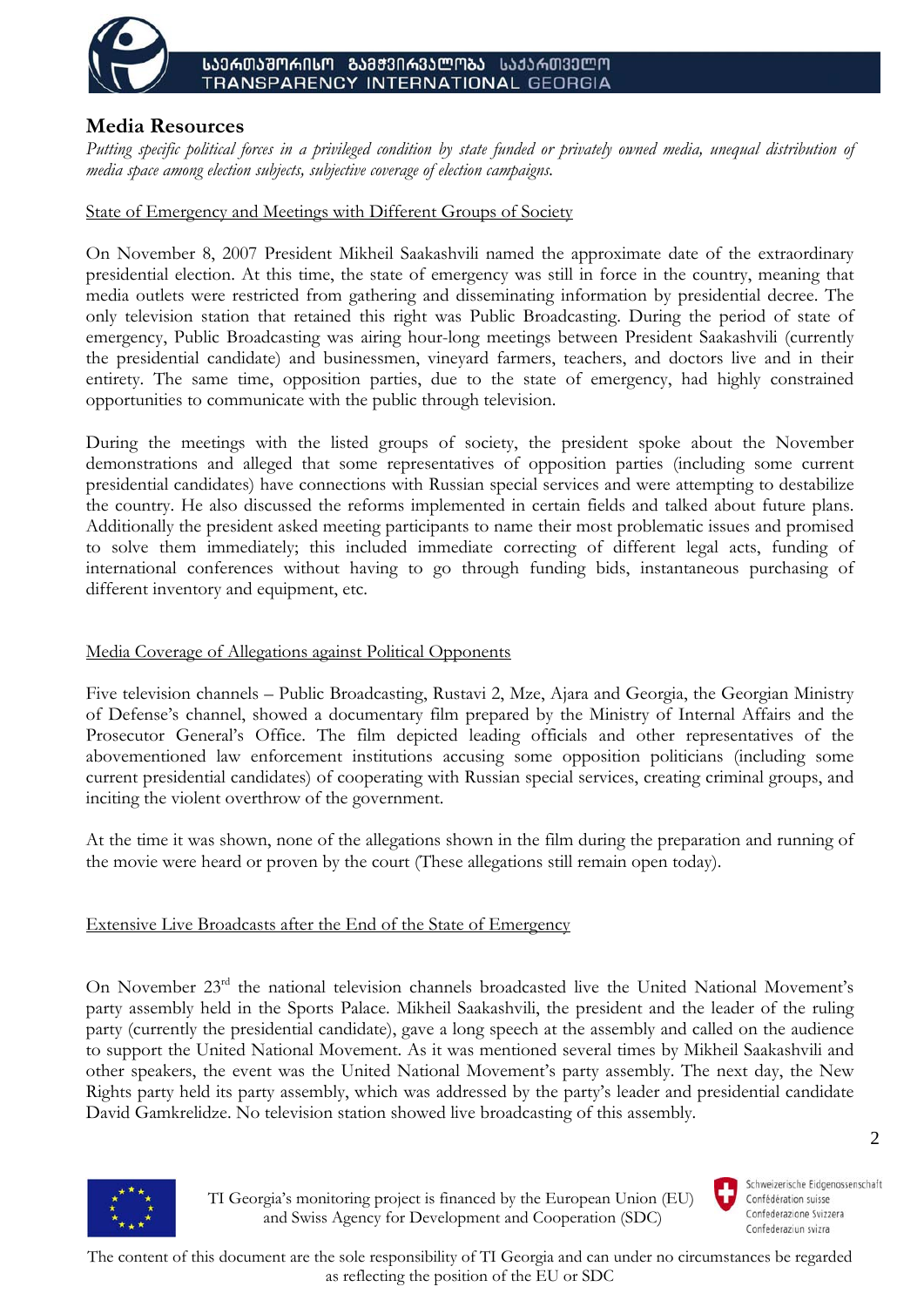

On November  $27<sup>th</sup>$  during a concert in the Philharmonic Concert Hall (this concert was not a campaign event), Mikheil Saakashvili, who had already resigned from his position during the election campaign, addressed the audience. Rustavi 2 stopped its news program and broadcasted the entire speech live.

The former president's meeting with IDPs held on November 28<sup>th</sup> at Tbilisi City Hall, as well as his meetings with athletes and war veterans, were also broadcasted live and in their entirety. At this point, no television station had provided live coverage or the full taped coverage of any of the other presidential candidates' meetings with different constituencies.

### Unrestricted Activities of Media

In the pre-election campaign particular importance is given to the media's activities in a free regime and their equal access to all election subjects. Keeping this in mind it is an important fact that after the state of emergency was lifted, most media outlets resumed working at the same capacity as before the state of emergency. Imedi TV, the most popular station, and Imedi Radio, however, remained closed. Currently, following the active involvement and recommendations of international organizations and high officials from countries friendly to Georgia to allow these two media outlets to go back on air as soon as possible, the issue of their broadcasting has been resolved and Imedi TV and radio are expected to reopen in the coming days.

TI Georgia shares the view that journalists from all media outlets should handle their work responsibly and should not spread unverified and inaccurate information. However, TI Georgia also believes that authorities bear a much greater responsibility to not commit any act that will be perceived as a restriction of the freedom of speech and media (especially during the election campaign).

One more incident involving media is connected with an independent TV studio Maestro. On November 29<sup>th</sup> Maestro broadcasting got cut off upon the start of its new program Journalist's Profession. This TV program was a part of Maestro's new project. As part of this project Maestro planned to produce TV discussions on different topics such as freedom of speech and its importance, different constitutional orders (presidential and parliamentary systems), pre-election and election day procedures, voters' rights, etc. According to the head of the studio, Mamuka Ghlonti, before the start of this project he received a call suggesting that he not to begin the planned discussions. The head of the studio did not follow this "suggestion" and as soon as his first live discussion started, the cable TV his broadcasting was based on got shut off. The broadcasting resumed the next day and currently the

program Journalist's Profession is on air, however, considering the calls he had received, the head of the studio rules out the possibility of technical problems connected with the first broadcasting.

# **Budgetary Resources**

*Using state and local authorities' budget resources during the election campaign in the interests of the political forces or a candidate, including direct distribution of public funds to voters, sudden increase in welfare payments, salaries, and pensions in the course of the election campaign, initiating ambitious social projects shortly before the elections without public debates and appropriate cost-benefit analysis, etc.* 

economic conditions in Georgia, social support is always timely. However, some of the decisions initiated in<sub>3</sub> Recently, two months before the end of the budgetary year, by the president's initiative, the government initiated numerous social projects that required substantial amount of funding. Given the difficult socio-



 TI Georgia's monitoring project is financed by the European Union (EU) and Swiss Agency for Development and Cooperation (SDC)

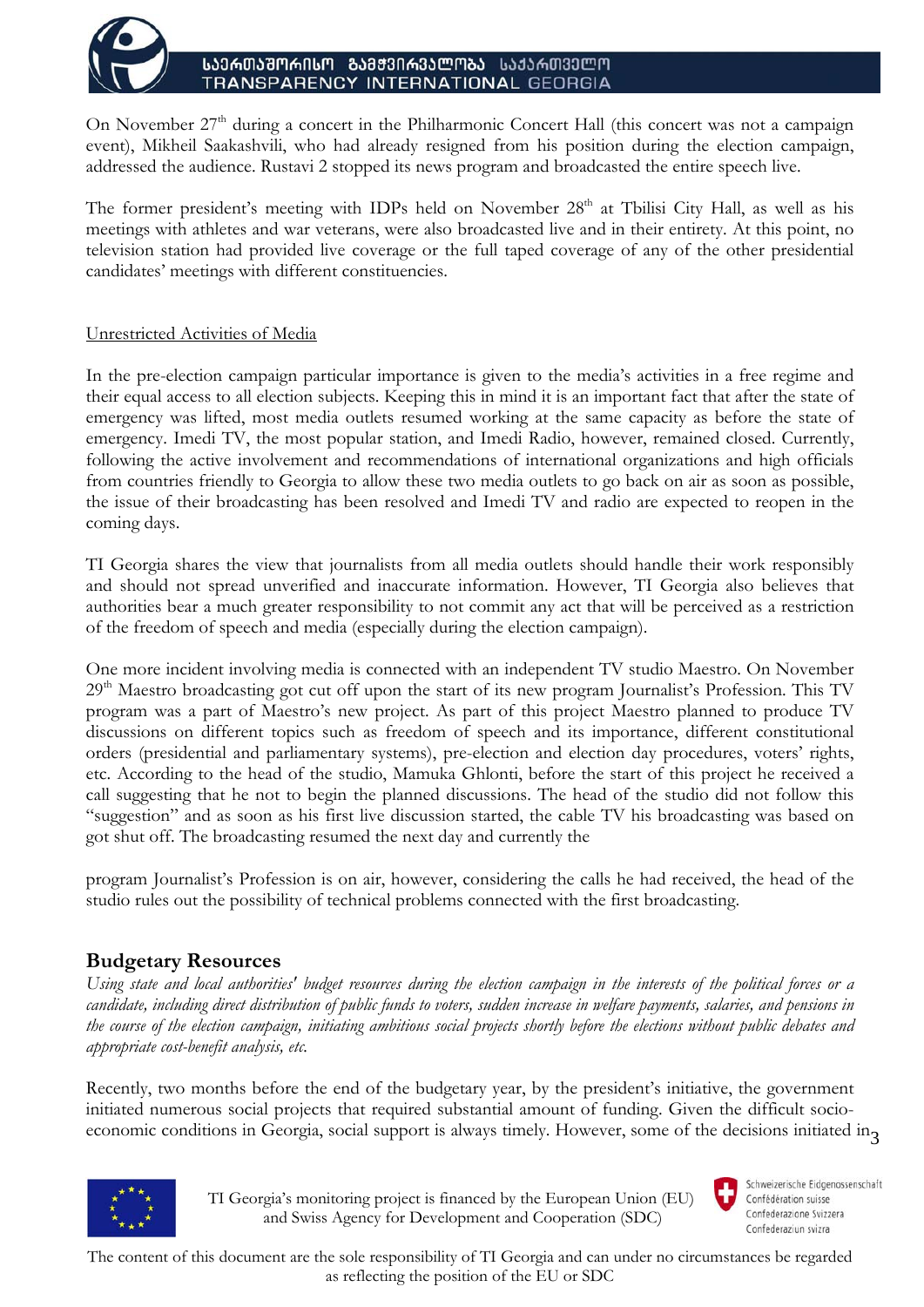

the course of the last few weeks were firmly opposed by authorities several months ago. In addition, these decisions were not included either in the 2007 budget or in the 2008 draft budget submitted to the Parliament of Georgia on September 30, 2007. These are the reasons to why these decisions are mostly perceived as part of the election campaign rather than a component of a consistent and long-term social policy.

In 2005, the government began implementing social system reform. This reform changed the basis for social assistance from categories (e.g. mothers with several children, war veterans, single mothers, etc.) to need (total family income). TI Georgia positively assessed this reform because state aid was distributed more fairly and according to real needs. According to the old system, for example, it was possible that the state provided support to a war veteran for whom this aid was not essential for basic needs because of his family income while poor families which did not have any family members belonging to any of the special categories (war veterans, single mothers, mothers with several children, etc) were left without any state support. TI Georgia also stressed the fact that for certain social groups (e.g. war veterans) these payments were more a recognition of their service to the country rather than social assistance. Nevertheless, in 2005- 2006, the authorities had the unwavering position that limited budgetary funds had to be distributed only to the poorest segments of the population and spending on those who were not in real need had to be limited to the extent possible limit. This policy is clearly different from the decisions made in the course of the last weeks, which include issuing vouchers and introducing transportation discounts and other types of aid for pensioners, war veterans, blind people, teachers, and families living in regions.

# Vouchers for Natural Gas, Electricity, Wood, and Flour for Rural Communities

In November and December of 2007, by the decision of former president and current presidential candidate Mikheil Saakashvili:

- Through the *Program of Presidential Gift*, all families (in total about 900,000) living in Georgia (except Tbilisi, Rustavi, Kutaisi, Batumi, and Poti) are receiving one time vouchers for five cubic meters of heating wood<sup>1</sup>. The vouchers can be used until 2012;
- Through the *Program of Presidential Subsidy*, all families living in the regions (except those living in Rustavi, Kutaisi, Batumi, and Poti) are receiving 50 kg of flour;
- All persons below the poverty line, as well as pensioners and teachers are receiving 50 GEL vouchers for electricity (in total the program covers approximately 70,000 teachers, 400,000 socially vulnerable people, and 850,000 pensioners). Electricity vouchers can be used in January;
- All persons below the poverty line living in Tbilisi, as well as pensioners and teachers living in Tbilisi are receiving 50 GEL vouchers for natural gas;
- Each pensioner from Tbilisi (approximately 200,000 people) is receiving 20 GEL medical vouchers. These vouchers can be used immediately.

According to Minister of Labour, Health, and Social Protection of Georgia Davit Tkeshelashvili, all members of a family who belong to at least one of the abovementioned categories will get electricity and natural gas vouchers, which means that possibly one family might receive more than one voucher of the same type.

 $1$  Wood vouchers are permits for their owners to cut 5 cubic meters of wood free of charge. Permit per cubic meter costs 3 GEL. Cutting wood and transporting it cost several hundred GEL. These expenses are not covered by the voucher.



 $\overline{a}$ 

4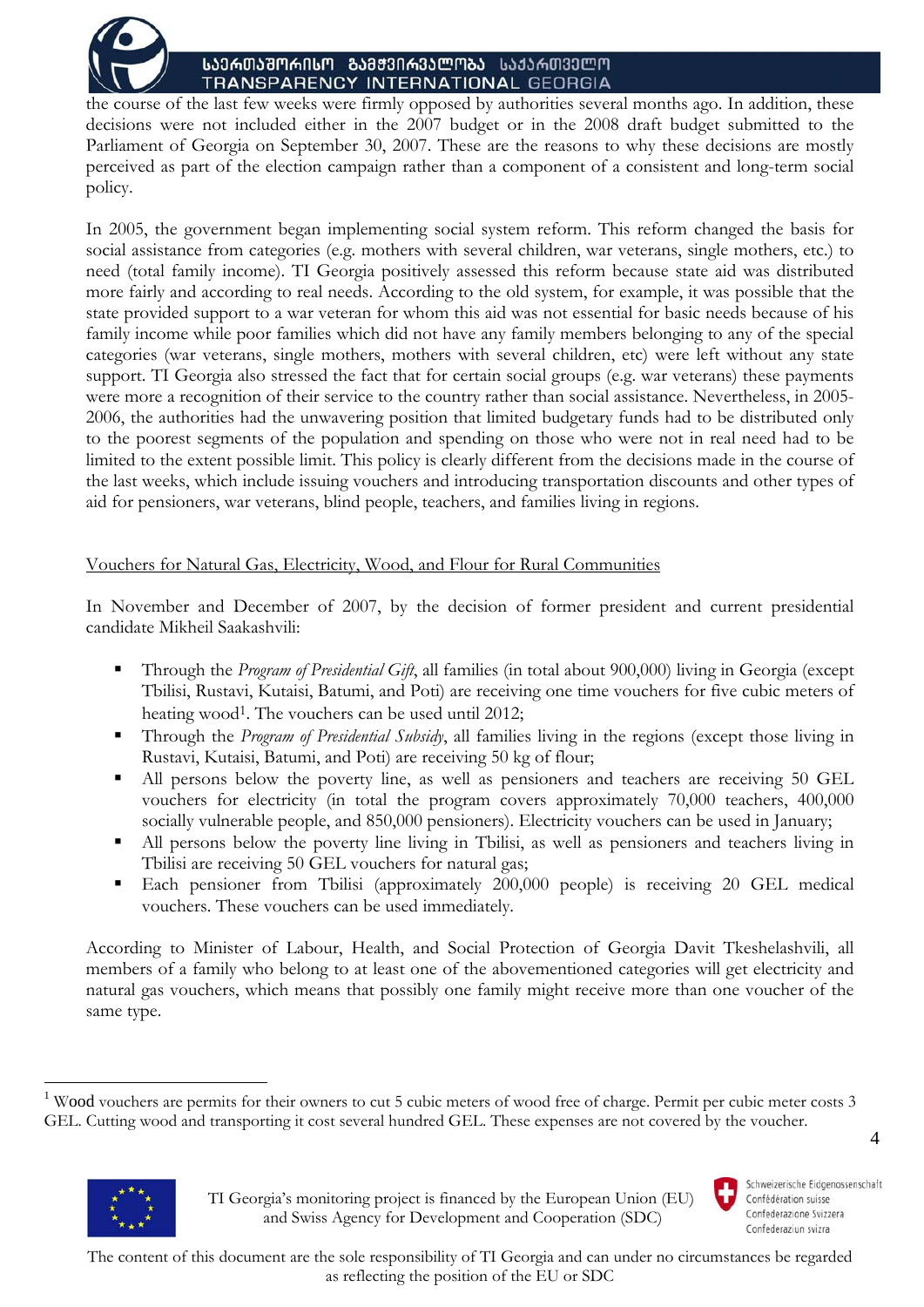

Electricity vouchers carry the words "President's Subsidy" and the voucher for wood says "President's Gift." The authorities explain that the voucher program is funded from the President's Fund. But just like any other article in the budget, the President's Fund is also part of the state budget.

### Salary and Pension Increases

By the initiative of former president and current presidential candidate Mikheil Saakashvili, the minimum pension will increase from 38 GEL to 55 GEL from December 1, 2007; and to 76 GEL from January 1, 2008. Teachers' salaries will also increase to 200 GEL starting on December 1, 2007. The salaries of academicians of the National Academy of Sciences will increase to 1,600 GEL and the salaries of correspondent-members will increase to 1,000 GEL.

The sources of funding for increased salaries and pensions are not currently indicated in the budget for December 2007 or in the 2008 draft budget that was submitted to the Parliament on September 30, 2007 with the president's approval.

According to the 2008 draft, in 2008 554.5 million GEL were to be allocated for state pensions. This sum is for 12 months and, divided among 800,000 pensioners, does not exceed 56 GEL per month. In addition, this sum is envisioned not only for regular pensions but also for covering pensions of pensioners from power structures, state compensations, stipends, and additional bonuses according to the number of years served. Meanwhile, according to preliminary calculations at the first stage, increase of the minimal amount of pensions up to 55 GEL will require the allocation of an additional 13.6 million GEL only in December 2007 and, starting from 2008, approximately 269 million GEL.

Regarding teachers' salaries, despite the fact that since the Rose Revolution salaries (including teachers' remuneration) increased several times, the budget reveals that authorities did not plan to increase their salaries in 2007. Such initiative was not reflected in draft amendments to the most recent draft amendments to the 2007 budget, or the draft budget of 2008. Taking into account that at present there are approximately 70,000 teachers2 in Georgia's public schools, if remuneration of each of them increases by 40-50 GEL, it will be necessary to allocate an additional 2.8-3.5 million GEL per month, which equals 34- 42 million GEL annually.

It is noteworthy that on October 5, 2007 teachers from Tbilisi and the regions organized a demonstration in front of the State Chancellery. The demonstration focused on teachers' difficult social conditions. In addition to other demands, they were demanding an increase in salaries and other social guarantees. Teachers at the demonstration wanted to meet with the president and sent the relevant request to the President's Administration. The request was officially registered, but the meeting with the president never followed. The 400 meter long written appeal, which was collected from teachers all around Georgia and described their problems was also left unanswered.

Regarding the National Academy of Sciences, not long before the appointment of the election some government representatives referred to the Academy of Sciences as "a hold over from the Stalinist era" and did not see the importance of its existence. Currently there are 65 academicians and 64 membercorrespondents in the Academy of Sciences of Georgia. This means that after enacting the new initiative of the Parliament approximately 2.2 million GEL per month will be needed to cover the salaries of the academicians and member-correspondents. The 2008 draft budget envisioned only 1,300,000 GEL for the

<sup>2</sup> According to the figures of the State Department of Statistics of Georgia



 $\overline{a}$ 

 TI Georgia's monitoring project is financed by the European Union (EU) and Swiss Agency for Development and Cooperation (SDC)

Schweizerische Eidgenossenschaft Confédération suisse Confederazione Svizzera Confederaziun svizra

5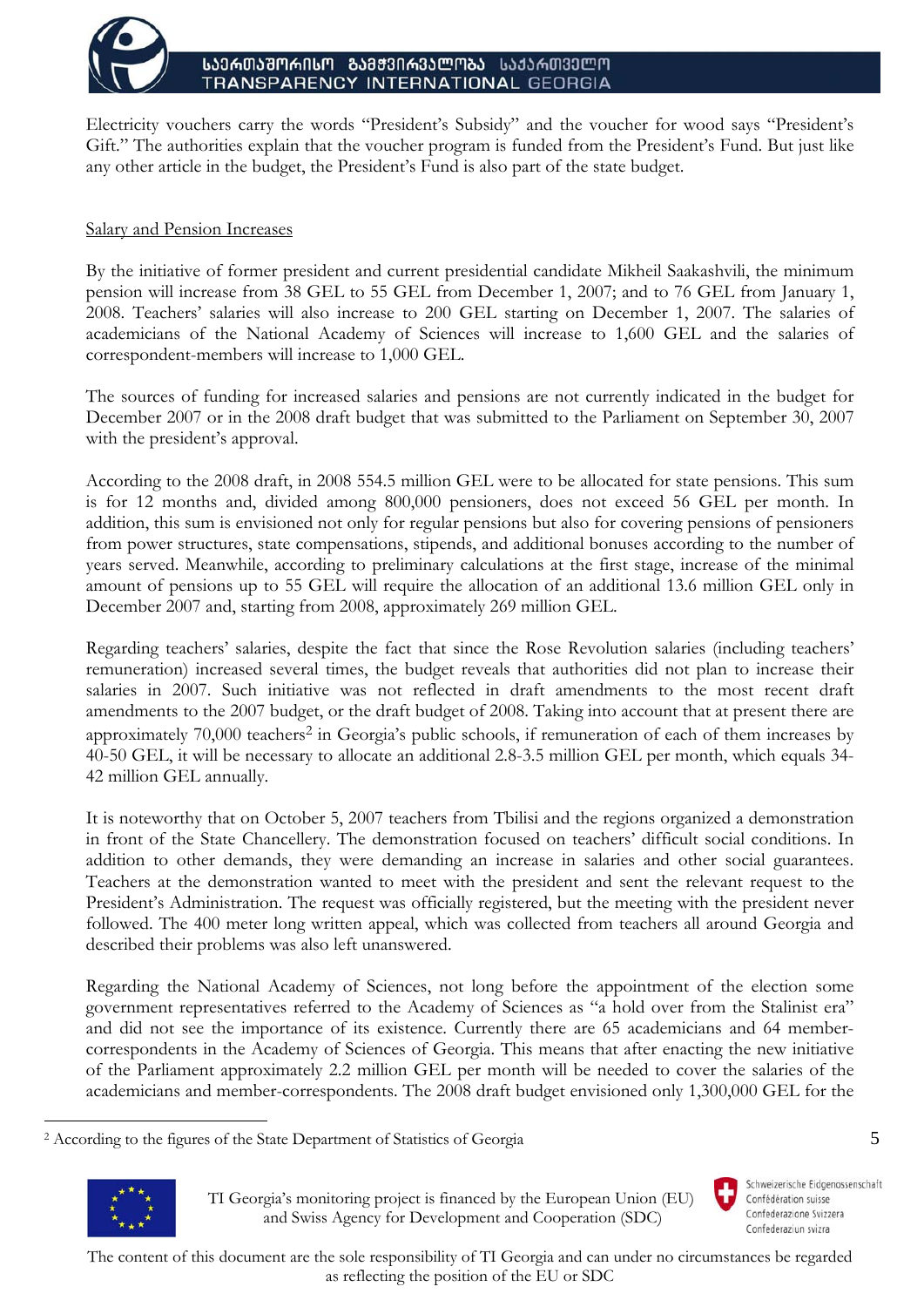

Academy of Sciences, which confirms that in September 2007 (when the 2008 draft budget was submitted to the Parliament) the authorities were not planning on increasing the salaries of academicians or membercorrespondents of the Academy.

Given that sources of funding for the abovementioned initiatives are not envisioned in the 2007 or 2008 budgets, it is possible that the government is counting on financing them from the President's and Government's Funds. The 2007 budget allocates 50 million GEL for both of these Funds. At the moment, after completion of 10 budgetary months, approximately 21 million GEL is already spent from the two Funds, leaving only 29 million GEL to be spent. The increase of pensions in December requires approximately 14 million GEL, implementation of the employment program - 20 million GEL (if funding of its first stage starts in December), increase of teachers' salaries - 3 million GEL and up to 700,000 GEL for their medical insurance. Funding of only these initiatives will require 37.7 million GEL in December.

By the decision of the new prime minister, deliberations on the 2008 draft budget submitted in September have been temporarily stopped. The prime minister requested to stop deliberations arguing that the document had to take into account the president's priorities. It is possible that the former president's new initiatives will appear in the revised draft. For now the only known fact is that next year's budget will be "reoriented on people," as the Prime Minister put it.

### Discounts on Transportation

On November 20<sup>th</sup> President Mikheil Saakashvili (currently a presidential candidate) met with blind people and war veterans. During the meeting, Saakashvili requested that the city council (Sakrebulo) immediately discuss the initiative on introducing free of charge public transportation for the blind and veterans.

Transportation discounts for veterans and blind people were abolished by the decision of authorities in the summer of 2007. The reason for this was the Discounts Monetization Program (the 2008 budget allocates 26.4 million GEL for this program) initiated by the Government of Georgia. At the time, veterans responded to the loss of these discounts by demonstrating in front of Tbilisi City Hall. Their demands were not met then.

Now transportation discounts will apply to 3,400 veterans and up to 370 blind people.

### Employment Program

In December 2007, by the initiative of the former president and current presidential candidate the government is starting to implement the new Employment Program. In fact, this is an on- the-job training program through which businesses are invited to hire "interns" for a three-month period and the internships are paid for by the state. Through the program, up to 100,000 citizens will have the opportunity to intern in different companies. For this they have to register at special registration centers set up by the government. At these centers they will then receive the list of the vacancies where they will be able to apply for the state-funded three month internships.

In the first half of December, citizens from 25 to 65 years of age should apply to the employment center. According to government officials, citizens who present relevant documents proving completion of the internship in February 2008 will receive a one-time honorarium of 600 GEL.



Schweizerische Eidgenossenschaft Confédération suisse Confederazione Svizzera Confederaziun svizra

6



 TI Georgia's monitoring project is financed by the European Union (EU) and Swiss Agency for Development and Cooperation (SDC)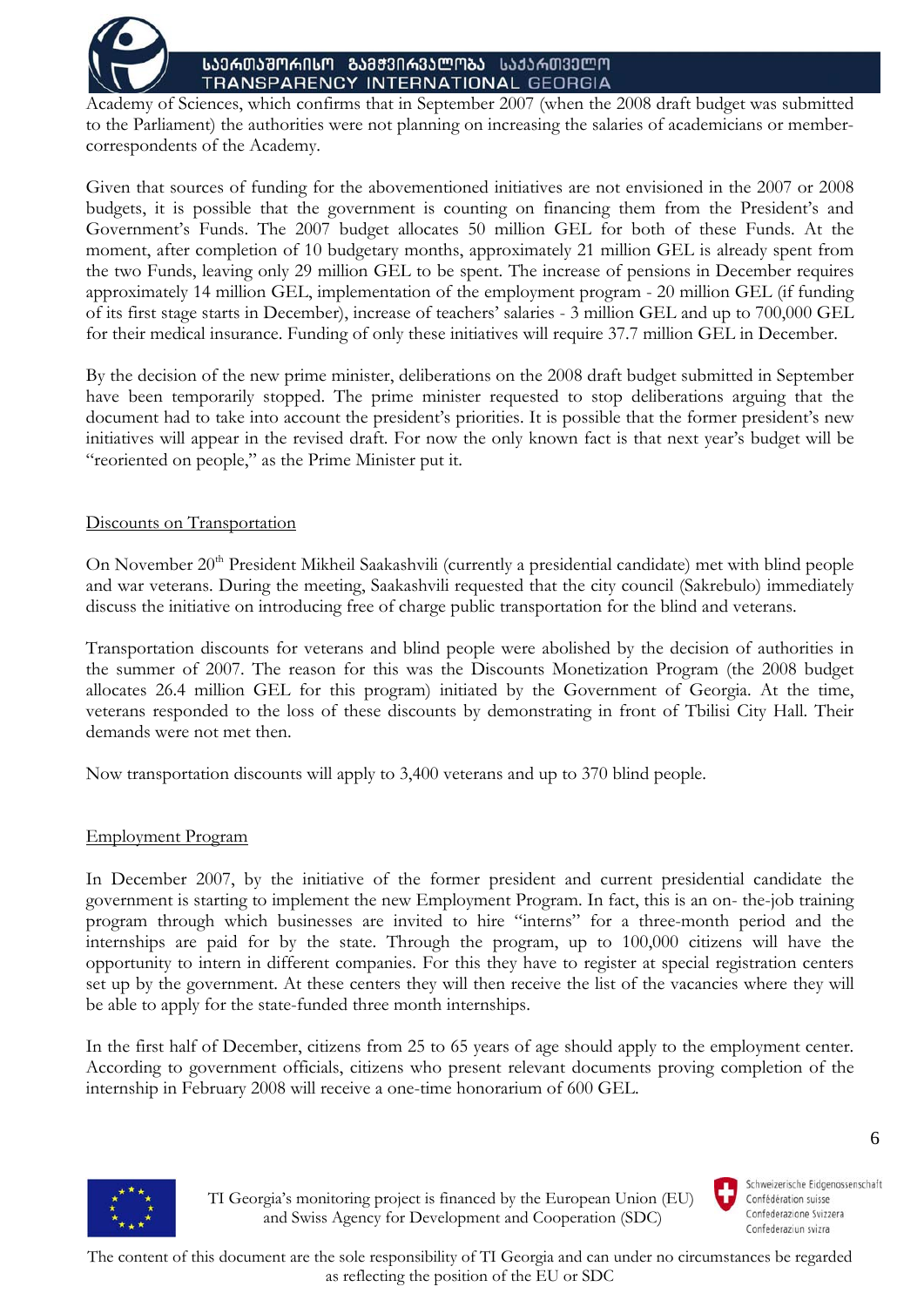

This type of program was first implemented in October 2006 for 50,000 citizens. Implementation was accompanied by a number of conceptual as well as technical problems (for additional information please see TI Georgia's *Fighting Unemployment in Georgia* report published in April 2007). In spite of this, the new program is almost the same as the one implemented in 2006. Additionally several tens of millions of GEL is planned to be spent on it while according to the figures as of December 5 the inflation rate already exceeds 11%.

As of now, the sources of funding of the program are not clear. Relevant funds are not envisioned in the 2007 budget or the 2008 draft budget. According to the Ministers of Economy and Health Protection, in total 60 million GEL will be spent on the program.

# **Regulatory Resources**

*Using of decision-making and law adopting institutions and executive bodies to realize specific political interests of specific political forces or candidate by passing legal provisions in favor of the political party in power or a candidate, influencing election commissions, misinterpreting legislation, changing legislation shortly before the election for the purpose of getting votes, etc.* 

# Legalizing Property

In the second half of November by the initiative of former president and current presidential candidate Mikheil Saakashvili, the Parliament developed a draft resolution envisioning additional measures for protecting private property. According to the draft resolution, amnesty on property will be announced and it will apply to all property, including the private property that is currently the subject of administrative cases, criminal investigations, or court disputes for the purpose of verifying legality of its origins (exceptions are those cases when legalization of property is against state interests). According to the new draft, relevant institutions should terminate legal disputes within one week after the resolution is enacted and relevant appeals should be requested back from courts in the period of one month.

According to the authorities' decision, property owners will also have the right to legalize so called illegal garages and loggias, some of which were destroyed by the government several months ago on the grounds that they had been built illegally.

Law on the Legalization of Property was first adopted by this Parliament in spring 2007. Adoption of the law followed frequent incidents of confiscation and demolition of private property, part of which was actively covered by national and regional media. According to the authorities, the confiscated and destroyed property was either built by owners without the necessary permission or they were not registered in the Public Registry, or permits on their construction had been obtained illegally. Owners themselves claimed that they had permissions as well as architectural plans, which had been agreed with the Architectural Department in the city municipality.

parliament expressed her regret that part of the destroyed buildings had been built in full accordance with7 To resolve these issues, the parliamentary opposition proposed creating a commission of inquiry to investigate these cases but representatives of the ruling party argued that all constructions and buildings were demolished according to the law and there was no need to investigate this issue. As they pointed out, opposition parties and the media made a huge deal about an ordinary and simple thing – authorities were not going to put up with illegality. In this regard the only exception was the chairperson of the parliament's statement made at the Parliament's bureau session on February 12<sup>th</sup>. The chairperson of the



 TI Georgia's monitoring project is financed by the European Union (EU) and Swiss Agency for Development and Cooperation (SDC)



Schweizerische Eidgenossenschaft Confédération suisse Confederazione Svizzera Confederaziun svizra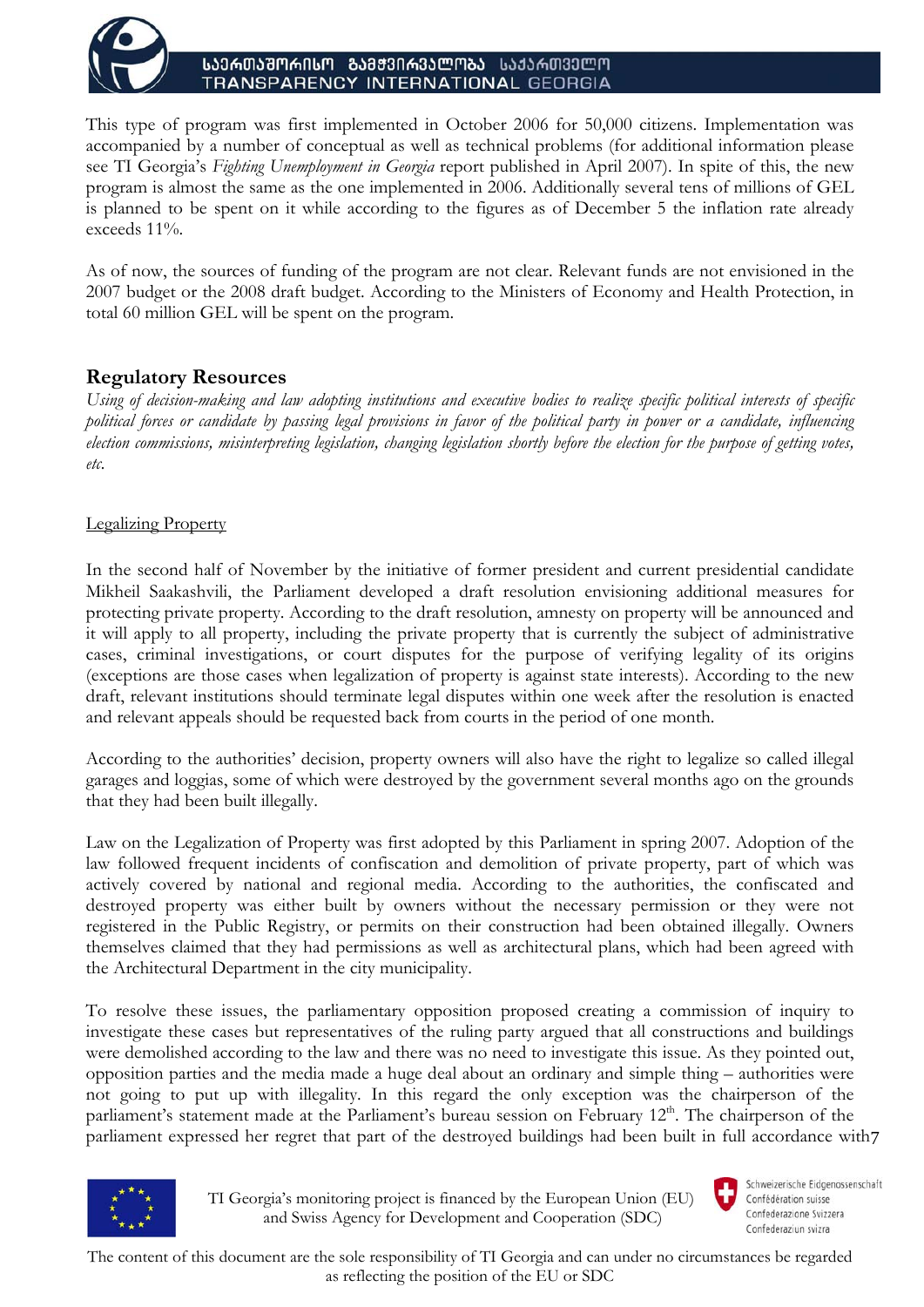

the law and pointed out that in the future demolishing of buildings considered illegal should be conducted under strict monitoring.

The opposition was offered to participate in the work of an interfaction group provided that this group would work behind closed doors and would not be authorized to conduct an inquiry. It had to cooperate with the government and develop relevant legislative amendments for ensuring better protection of property rights. During the preparation of these legislative amendments several opposition MPs held a press conference (February 14, 2007) where they proposed the new initiative regarding protection of property rights, including "full property amnesty". The parliamentary majority did not support this initiative then. In the end the parliament adopted the Law on the Legalization of Property that was accompanied by an annex of a rather long list of private properties that were not subject to legalization due to the fact that legal proceedings on them had already been started.

### Abolishing Cash Registers

On November 19<sup>th</sup>, representatives of the parliamentary majority met with the administration and vendors of the so called *Eliava Market* to inform them about the new presidential order freeing individual vendors from the obligation of using cash registers until 2009. Preparation of the relevant draft law started in Parliament in the second half of November.

The obligation of using cash registers in all types of trading and service enterprises was established by the Parliament with relevant amendments to the Tax Code of Georgia on December 27, 2005. Parliament prescribed rather strict sanctions for violation of this provision, namely, according to Article 139 of the Tax Code, working without a cash register would incur a fine of 500 GEL the first time, 5,000 GEL the second time, and 10,000 GEL the third time.

In spring 2006, market traders responded to the introduction of the obligation to use cash registers with demonstrations. They organized a demonstration in front of the Parliament to demand that cash registers be abolished (or their instalment postponed) and fixed payments be introduced instead. In addition to Tbilisi, protests were held in Batumi and Gori. Opposition parties supported the traders. Four MPs went on a hunger strike and demanded to meet with the prime minister. On March 9, 2006, the prime minister met with the MPs and stated that the government's decision regarding cash registers would not change. In the course of the same days, President Saakashvili criticized opposition politicians for attempting to use the demonstrations for their own interests and called them "market traders."

# Legalization of Temporary Housing for the IDPs

On November 30<sup>th</sup> during an extraordinary session the Parliament discussed the initiative of former president and current presidential candidate Mikheil Saakashvili. The new initiative envisioned registering the property of temporary housing in the ownership of IDPs. According to the government, registration of this housing located in buildings owned by the state and municipality will be done with a simplified rule and free of charge. This initiative was announced by the former president for the first time on November 28<sup>th</sup> at a meeting with IDPs.

eviction) started walking to Abkhazia in protest to ask asylum from the leaders of the self-proclaimed<sub>8</sub> Several months before the appointment of the election, there were frequent cases of IDPs having to vacate temporary housing because the state was privatizing the building. During one such case (June 28, 2006), families that were forced out of the building (police special units participated in the process of their



 TI Georgia's monitoring project is financed by the European Union (EU) and Swiss Agency for Development and Cooperation (SDC)

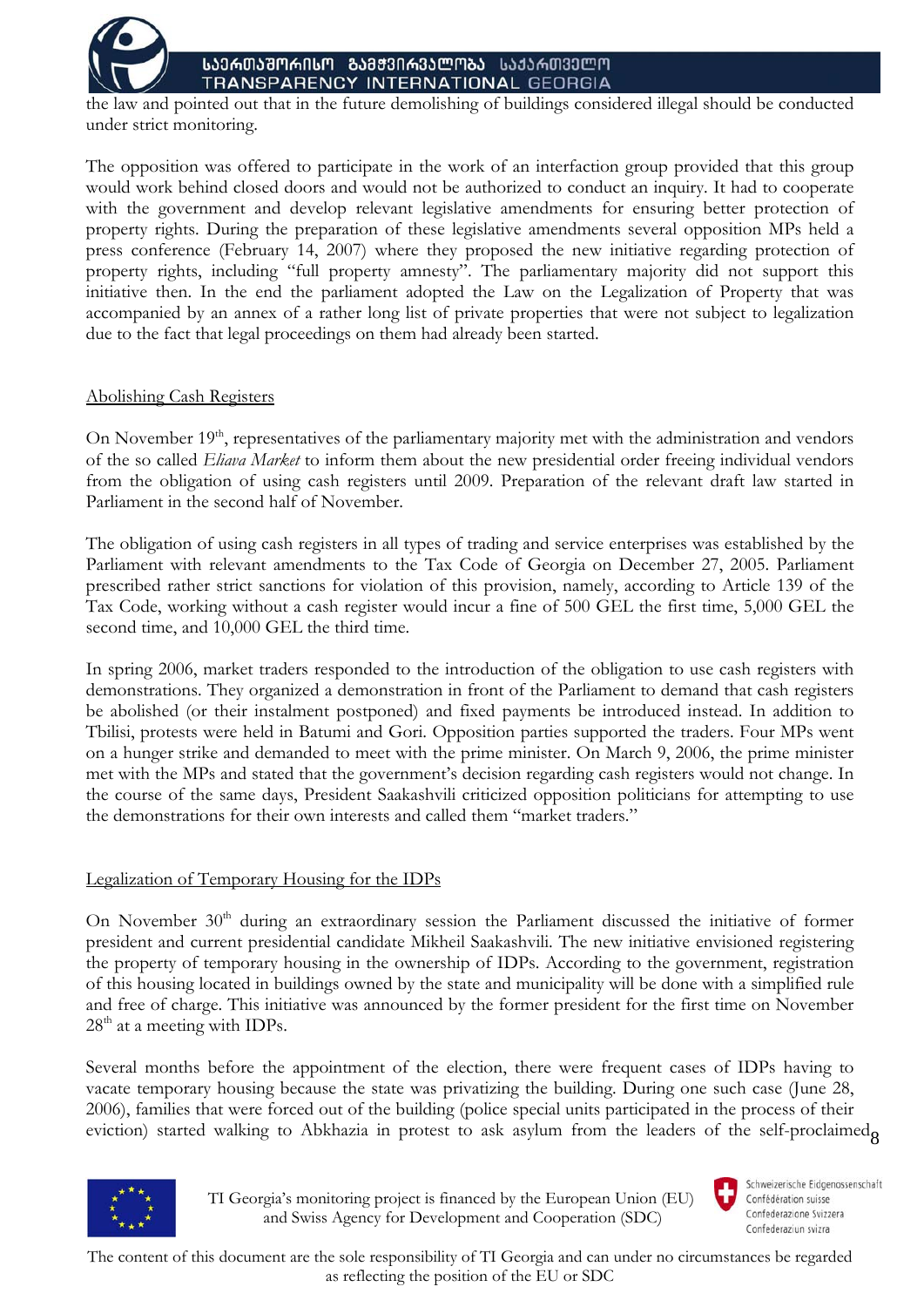

republic. In April 2007 several IDP families were forcefully evicted from one of the buildings in Tbilisi and had to spend the night in the street. Because of this, the public defender accused the then minister of refugees and resettlement of negligence and requested he be called to account, but the minister responded by calling him "incompetent" and advised him to resign.

## Amnesty

On November  $16<sup>th</sup>$  by the initiative of the president the draft law prepared by the President's Administration was submitted to the Parliament. The proposed draft law envisions granting freedom to defendants and persons convicted of crimes prescribed by the Criminal Code. At this point, it is clear that this amnesty will apply to a total of 3,000 individuals convicted or accused of non-violent crimes. In total 1,200 prisoners and up to 1,000 persons currently under investigation will be released and sentences will be cut in half for up to 500 convicts. According to the representatives of the parliamentary majority, the draft law envisions the largest scale amnesty since 1995.

Keeping in mind that the reports of the Public Defender of Georgia and local and international organizations working in the field of human rights always stress the issue of prison overcrowding in Georgia (in some prisons convicts have to rotate sleep cycles due to lack of beds), the announcement of this amnesty should be praised. However, this initiative of the president contradicts his previous public statements and decisions. On February 14, 2006, during his annual address to the Parliament of Georgia, President Saakashvili said that he would propose an initiative abolishing probation for minor crimes. "I declare zero tolerance even for minor crimes... thieves, burglars all of them have to go to jail... there has to be no tolerance towards them... everybody has to understand this, the courts and everybody," said the president at that time.

# **Institutional Resources**

*Using material and human resources (office equipment, vehicles, subordinated civil servants, etc) belonging to certain state institutions to organize pre-election campaign events of the election subject* 

The amendments adopted in June 2006 (prior to the October  $5<sup>th</sup>$  local government elections) to the provisions of the Election Code of Georgia regulating election campaigning made it difficult to distinguish between political party and state resources. In particular, as a result of these changes, the heads of bodies of state executive authorities and of local governments were removed from the list of public officials restricted from taking part in election campaigning.

Consequently, in the pre-election period of the 2008 extraordinary presidential elections there are frequent cases of leading officials of the executive and local government bodies actively engaging in the pre-election campaign of the ruling party's presidential candidate.

During his campaign events the former president issues new instructions and directions to some of the government representatives. On November 28<sup>th</sup> during a meeting with IDPs at Tbilisi City Hall, Mikheil Saakashvili (after already having resigned from the president's post) instructed Koba Subeliani, the new Minister of Refugees and Resettlement to hold meetings with IDPs and personally inquire about their problems and demands. The former president stated that this was not an order but a kind request, although he also noted that "this is a request, but this is a request which is more than an order." At the same meeting, the former president also voiced a second request, dealing with legalization of temporary housing for IDPs. On December 4<sup>th</sup> at a meeting with university students, Mikheil Saakashvili handed



 TI Georgia's monitoring project is financed by the European Union (EU) and Swiss Agency for Development and Cooperation (SDC)



Schweizerische Eidgenossenschaft Confédération suisse Confederazione Svizzera Confederaziun svizra

9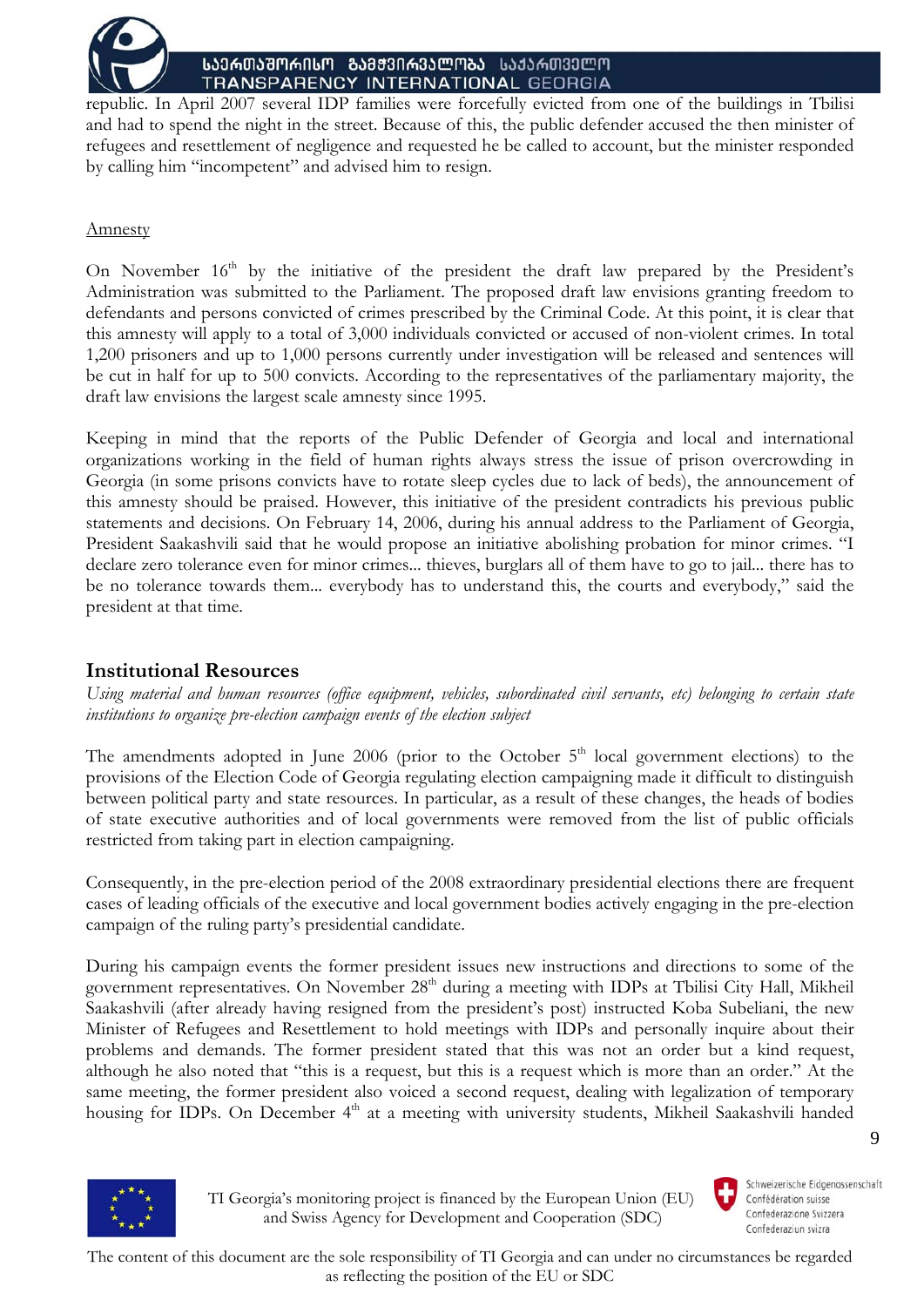

student stipends to Maia Miminoshvili the newly appointed Minister of Education and Science and asked her to distribute them among students. The Minister handed out stipends to students right at the same meeting.

According to Article 73 of the Election Code employees of state and local government bodies are not restricted by law from participating in pre-election campaigning. The law does prescribe, however, that (unlike the heads of these bodies, who have no legal restrictions imposed on them) the regular employees of public institutions should not be campaigning while performing their official duties. Nonetheless, various state officials, including representatives of central and local government bodies and the president's regional representatives, among others, are actively participating (both during working and non-working hours) in different pre-election campaign events for the ruling party's presidential candidate Mikheil Saakashvili.

The active participation of civil servants in the ruling party's pre-election campaign and other types of misuse of institutional resources were observed in a number of the regions of Georgia:

# Gathering of Personal Requisites

There have been frequent cases when employees of public institutions were asked to hand over copies of their ID cards and/or additionally ID cards of three or more persons. In most cases no explanation is given to civil servants about what these copies are needed for (unfortunately, many of them do not even ask for such explanation), although in some institutions employees are indirectly warned that if this request is not satisfied, they might encounter certain difficulties.

Information was received from the Chokhatauri District that during distribution of vouchers and flour citizens were asked for ID cards of all family members and their requisites were written down. In Gurjaani District students of Kachreti College were asked for ID cards of their family members. In several cities and villages of Kvemo Kartli and Samtskhe-Javakheti ID cards were taken away from individual entrepreneurs who were told that the new registration of individual entrepreneurs was under way. In two villages of the Gori District – Urbnisi and Karaleti – during distribution of flour, ID cards were taken away from citizens and they still have not been returned (in Karaleti this activity was carried out by the village head Zviad Berianidze). In Tsageri (village Kharagula) member of the Precinct Election Commission Ardevan Kopaliani collected ID cards from the entire population of the village without providing any explanation. At this point some ID cards have been returned.

On November 20<sup>th</sup> speaker of the parliament (currently acting president) stated during the plenary session that if certain individuals ask employees of different institutions to fill out special applications to prove support for Mikheil Saakashvili, this is not an instruction received from the government. Rather it is their personal initiative to prove their loyalty. The acting president also noted that such creativeness must be avoided at all costs because it will only result in the irritation and negative attitude of people. Despite this, applications are still being filled out and ID cards and their requisites are being collected in a number of cities and villages. Therefore, the government's highest officials should once more publicly address representatives of the regional authorities and instruct them to request that those people who are collecting this information stop such acts immediately and advise citizens to respond to refuse to comply with such requests. Those who continue such activities should be called to account.



 TI Georgia's monitoring project is financed by the European Union (EU) and Swiss Agency for Development and Cooperation (SDC)

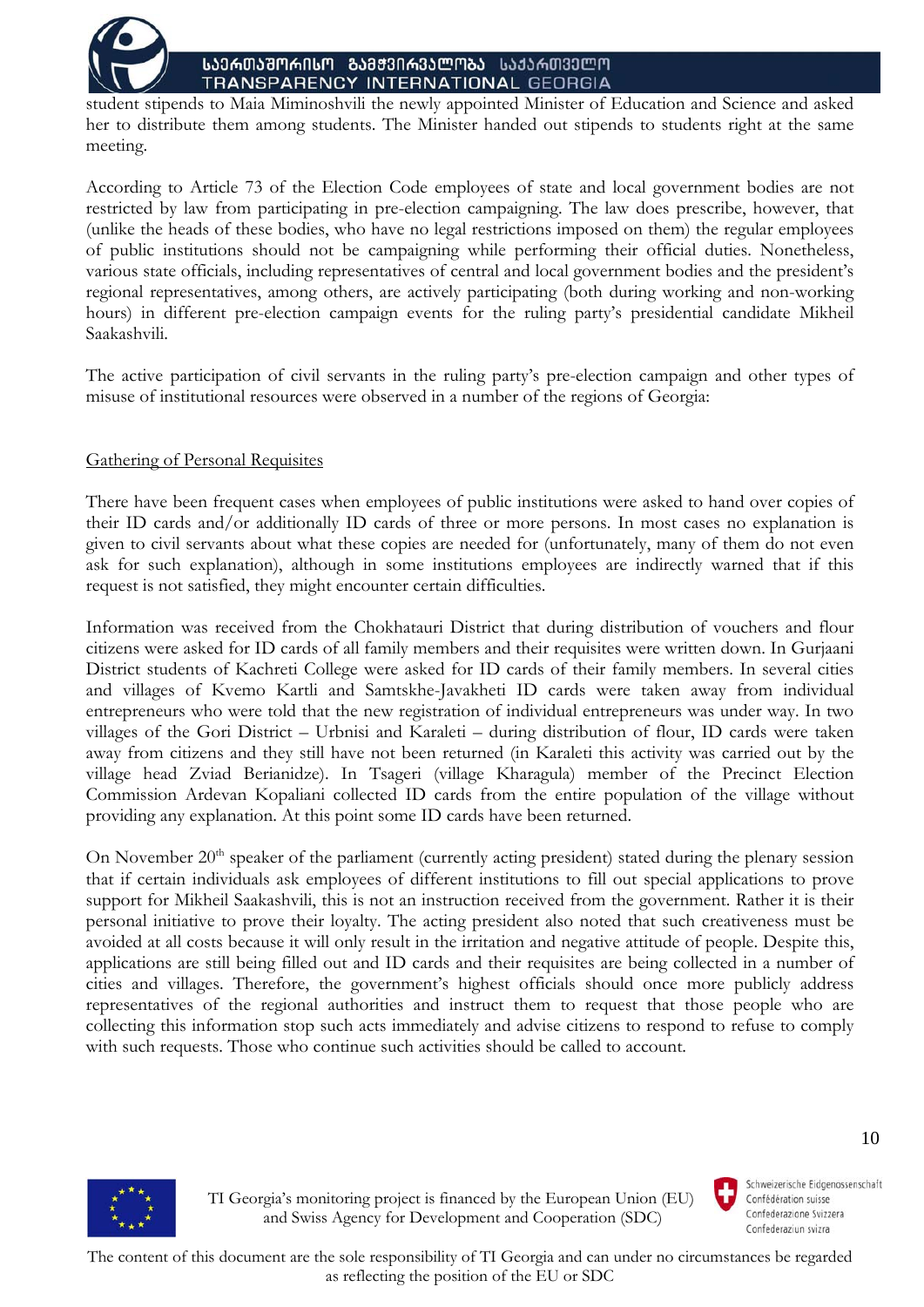

#### Public Officials Organizing Meetings with Voters

In some districts, civil servants, including representatives and employees of local councils and administrations (Gamgeoba), police, some MPs elected from the United National Movement's party list, and village heads are holding meetings with the employees of public institutions, during which they are disseminating incorrect information that voting will be open and authorities will be able to find out for whom each voter has voted. They thus are "warning" participants of meetings to vote for the representative of the government's party. Some of them are saying that secret cameras will be installed in voting booths. In some cases, they even provide "explanations" that through a marking procedure it will be possible to find out for whom the person has voted.

Such cases were reported in Kaspi, Kareli, Ambrolauri, Tsageri, and Poti. In Kaspi, meetings were conducted by the chief of staff of local administration (Gamgeoba), Marina Metreveli, and deputy chairperson of the Sakrebulo, Nonikashvili; in Kareli – Deputy Gamgebeli Edvard Tskhovrebashvili; in Tsageri – MP Valeri Giorgobiani, Deputy Chairperson of the Sakrebulo Zurab Khetsuriani and an employee of Sakrebulo, Gulver Bregvadze; In Poti – Sakrebulo Member Darejan Skhvitaria.

### Distribution of Vouchers and Pre-election Campaigning

During distribution of electricity and wood vouchers, persons responsible for the actual distribution of vouchers were simultaneously campaigning in support of the candidate of the incumbent party. They are asking citizens whom they will vote for on January  $5<sup>th</sup>$  and write down their attitudes on special forms. Some of them promise to distribute additional gifts (wine, food, money, etc.) in exchange for support for Mikheil Saakashvili.

### Election Campaign Offices

In many districts civil servants and other government representatives are heading or actively working in election campaign offices of the ruling party's candidate. Because the election law does not prohibit civil servants from participating in the election campaign outside of working time, by working in campaign offices they do not violate the law, but in the given circumstances it is quite difficult to clarify whether they are engaged with election campaign office during their free time or working hours.

We have received the following information about election campaign offices: election campaign office of the ruling party candidate in Telavi is headed by the president's deputy representative, Baadur Guliashvili (during pre-election campaign he is being "consulted and advised using information received through the previous election" by the Deputy Minister of Environment, Gocha Mamatsashvili. This explanation was given to journalists by Gocha Mamatsashvili himself). In Kutaisi, the campaign office is headed by the MP elected from the ruling party list, Gocha Tevdoradze; in Ozurgeti – head of the police Gelenidze; and in Tsageri – MP elected from the ruling party list Valeri Giorgobiani.



 TI Georgia's monitoring project is financed by the European Union (EU) and Swiss Agency for Development and Cooperation (SDC)

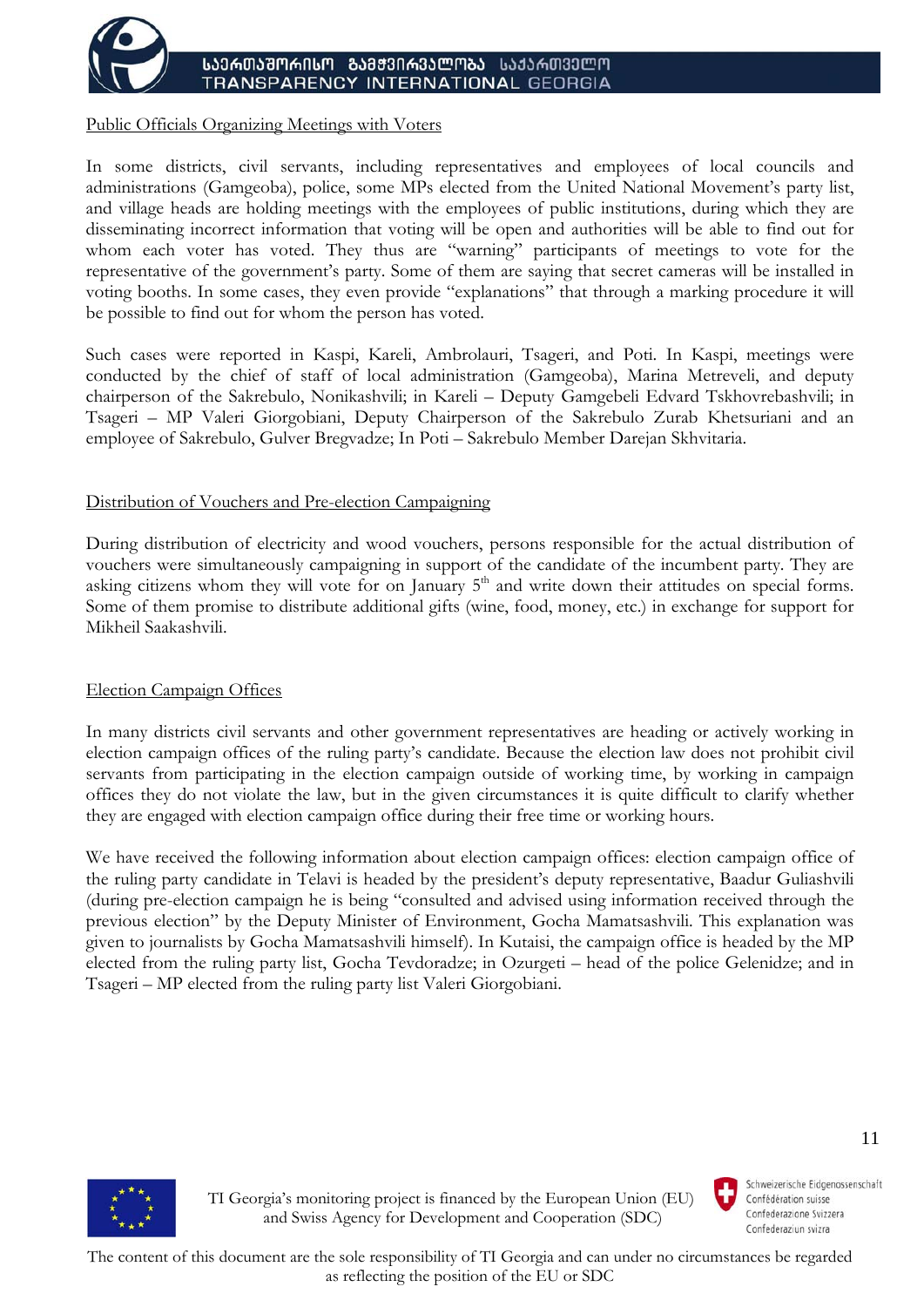

# **"Hard" Resources**

*Using coercive mechanisms against political opponents and their supporters (intimidation, detention, arrest, dispersing of opponents and their activists)* 

To ensure the free conduct of pre-election campaign it is necessary that election subjects and their representatives and supporters have solid guarantees of security. During the last two weeks we have received numerous notifications that opposition activists are being intimidated in a number cities, communities, and villages. This intimidation takes two forms: (1) law enforcement bodies are identifying people who in different ways participated in organizing the November demonstrations and certain measures are taken against them, like administrative fines or detention (this is happening in Tbilisi, Batumi, Kaspi, Gori, Kareli, Telavi, Gurjaani, Kutaisi, Kharagauli, Ozurgeti, Chokhatauri, Ambrolauri, Tsageri, and Oni) or (2) active supporters of the opposition are threatened physically or with dismissal from their jobs.

As of today, several hundred citizens have been charged with disobedience during the dispersal of the November 7<sup>th</sup> demonstration, but there has been not one publicized case of a law enforcement officer being charged with illegal acts. If citizens are not to perceive punishment of participants of demonstration as an act against persons sympathizing opposition, something which might cause them to prefer restraining from political activities if they are opposition supporters, it is necessary to punish those representatives of law enforcement structures who also violated the law during the dispersal of the demonstrators (with excessive use of force, for example). Such cases are documented by many video recordings and photos and it will not be difficult to identify the wrong-doing law enforcers, if this were pursued.

In addition, opposition parties are encountering problems in renting office space. In most cases, after signing two party agreements, owners of office space change their decision as a result of pressure from the government.

Such problems were encountered by representatives of the United Opposition and the New Rights: the New Rights were not allowed to rent an office in Dighomi in the building close to the market. Three days later, the National Movement rented the same office. In Bolnisi the New Rights agreed with private owners about renting an office space there, but when party representatives showed up to sign the contract, they were informed by the owners that they could not rent out office space because of pressure from the authorities. In Ambrolauri, the daughter of the owner of the Republican's Party office space, Eter Popkhadze, was ordered to vacate the office by the active head of the police of Ambrolauri, Shalva Chikviladze. The head of the Republican Party's election campaign office in Oni, Gogita Gamkrelidze, was visited by the head of the district police. Gamkrelidze was taken to the Gamgeoba where the gamgebeli and chairman of Sakrebulo met with him and requested he close down the office.

12 In Gurjaani, after TI Georgia's meetings with political parties, journalists, and NGOs, MP Nikoloz Kvezereli's bureau office was shut down ostensibly for renovation work. Closure of the bureau happened so fast that employees could not even empty the office. District Gamgebeli Ramaz Kerejashvili warned the head of the bureau about meeting with opposition parties and called TI Georgia's activities an act against the authorities. We should note here that renovation works in the bureau were completed in October 2007 only one and a half month ago. On the same day, a representative of the state security council, Paata Khachishvili, visited TI Georgia's regional coordinator in Kakheti, Aleksi Tsukilashvili, and inquired about elected related activities of our organization and asked questions about meetings held in Gurjaani and Telavi.



 TI Georgia's monitoring project is financed by the European Union (EU) and Swiss Agency for Development and Cooperation (SDC)